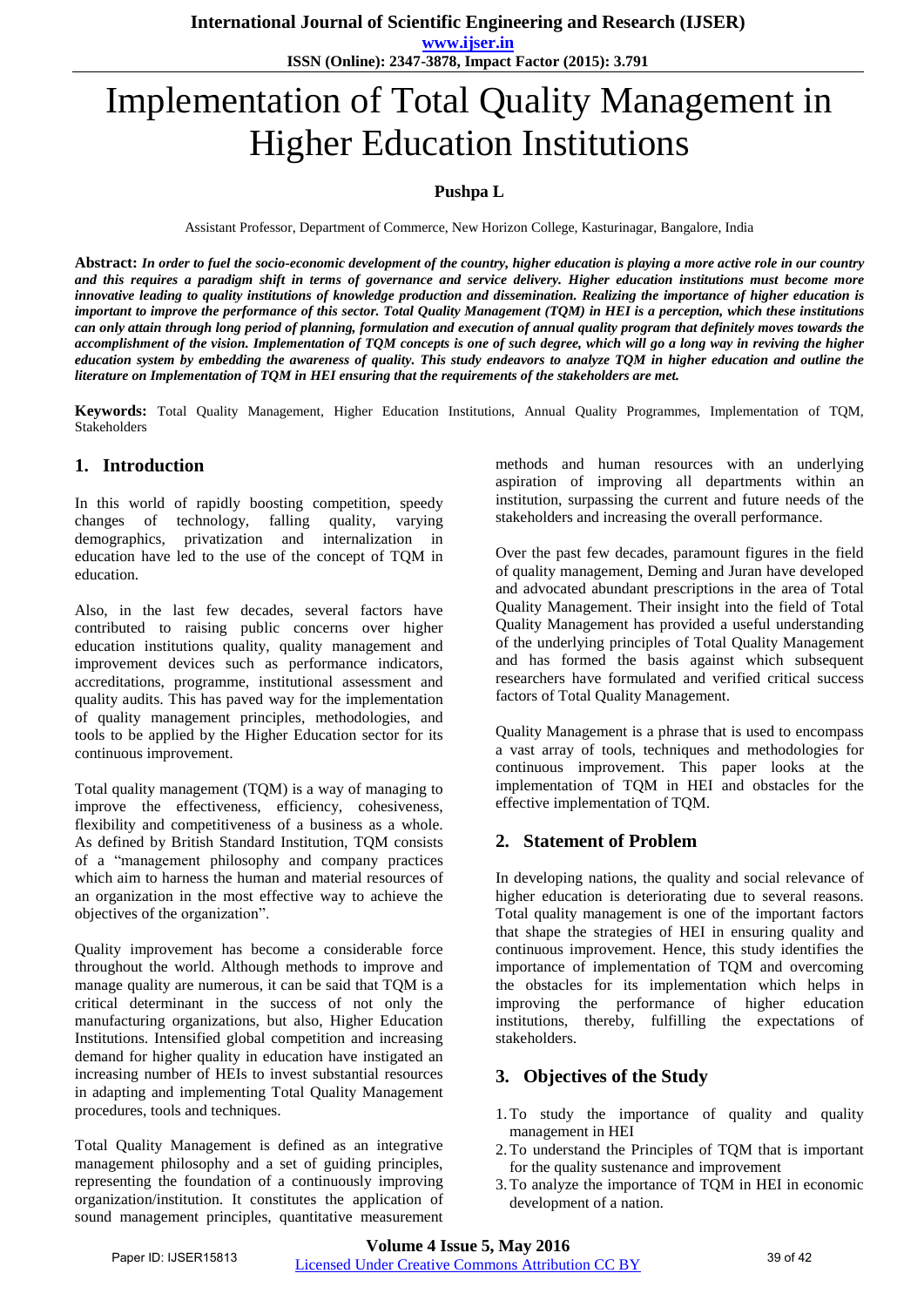- 4.To study the need of continuous quality improvement, components of TQM, and challenges of TQM in higher education.
- 5.To analyse the means and strategies to be adopted by HEI for implementing TQM.

## **4. Research Methodology**

A descriptive study has been conducted by understanding information in the existing literatures and research journals. The secondary data from the books, websites and research journals are used in the study.

## **5. Literature Review**

Black and Porter (1996) place emphasis on Baldrige Award criteria, revealing ten critical factors for the successful implementation of TQM, and these factors are: supplier partnership, People and customer management, customer satisfaction orientation, external interface management, communication of improvement information, strategic quality management, operational quality planning, quality improvement measurement systems, teamwork structure for improvement, and corporate quality culture.

Saraph et al.(1989) developed a reliable instrument to measure quality adoption and management practice this instrument based on 8 critical factors, these factors are: Role of divisional top management and quality policy, Role of quality department, Training, Product/service design, Supplier quality management, Process management operating Quality, data and reporting, Employee relations.

Ahire et al, (1996) expanded the practices even further and identified 12 factors that are critical for the implementation of TQM derived mainly from the literature, these factors are: Top management commitment, Customer focus, Supplier quality management, Design quality management, Benchmarking, use of statistical process control, internal quality information, Employee empowerment, Employee involvement, Employee training, Product quality, and Supplier performance.

Fotopoulos et al. (2009), surveyed 370 Greek companies, they find out that, leadership, process management, service design, human resource management, customer focus, Education and Training, and supplier quality management are critical success factors in TQM implementation.

Although there are many studies in TQM literature, authors such as (Idris & Zairi, 2006; Karuppusami & Gandhinathan, 2006; Prajogo & McDermott, 2005; Sila & Ebrahimpour, 2002; Singh & Smith, 2006; Vouzas & Gotzamani, 2005) recommend that further concern should be made for the evaluation of critical success factor of TQM, the results of their adoption and the type and extent of their relationships.

Several non-Libyan specific studies, such as (Al-Khalifa & Aspinwall, 2000; Alomaim, Tunca, & Zairi, 2003; Baidoun, 2004; Chapman & Al-Khawaldeh, 2002), carried out in The Arab countries, indicate that there are seven common critical success factors of TQM (top management commitment; education and training; supplier quality management; employee involvement; vision and plan statement; Recognition and Reward ;customer focus) and that these factors have been applied to studies in similar environments of developing countries in general, and in the Arab countries in particular. Therefore, these factors were adopted for this study to evaluate TQM implementation in Libyan Iron & Steel Company (LISCO)

# **6. Importance of TQM in HEI**

In the present competitive scenario, HEI's are forced to formulate and implement strategies within global context. Total Quality Management (TQM) has been described as a management philosophy and a way of thinking that has helped higher education institutions move towards achieving excellence in providing education. TQM helps create a culture of trust, participation, teamwork, qualitymindedness, zeal for continuous improvement, continuous learning and eventually, a working culture that contributes towards HEI's success and existence.

TQM must be widely recognized and successfully implemented in HEI's, giving them the edge in international as well as local competitiveness, to ensure high quality services and satisfy the needs of stakeholders. HEI's must gain in-depth understanding of the key factors associated with the quality performance practices that is important to improve efficiency and enhance growth and sustainability.

# **7. TQM Model for Higher Education [Deming Cycle – PDCA]**

PDCA stands for Plan-Do-Check-Act. Higher education institutions must plan for achieving quality, Do the work according to the plan, Check whether it confirms with the standards and finally act on the difference. This PDCA cycle leads to continuous improvement. This PDCA Cycle was first proposed by Deming. Hence it is also called Deming's Cycle.

**Plan** step in Deming cycle includes identifying and doing a research for the purpose of studying of what TQM really is and top management should understand the concept, its objectives for accomplishing their plan. This involves defining values, methodologies, tools, objectives and visions.

**Do** step in Deming cycle is about start implementing solutions. In this step, there must be some training to all faculties/employees about terms like Quality, TQM, Core Values, Methodologies and tools. Furthermore, Quality assessment cell must be established for assessment and improvement of quality in HEI's. Finally, some measures must be established to perform a benchmarking in order to recognize and reward improvements.

**Check** step in Deming cycle has been regarded as evaluation step. This step has to do with evaluation of the first two steps i.e., plan and do steps. The management must evaluate to find out whether faculties and employees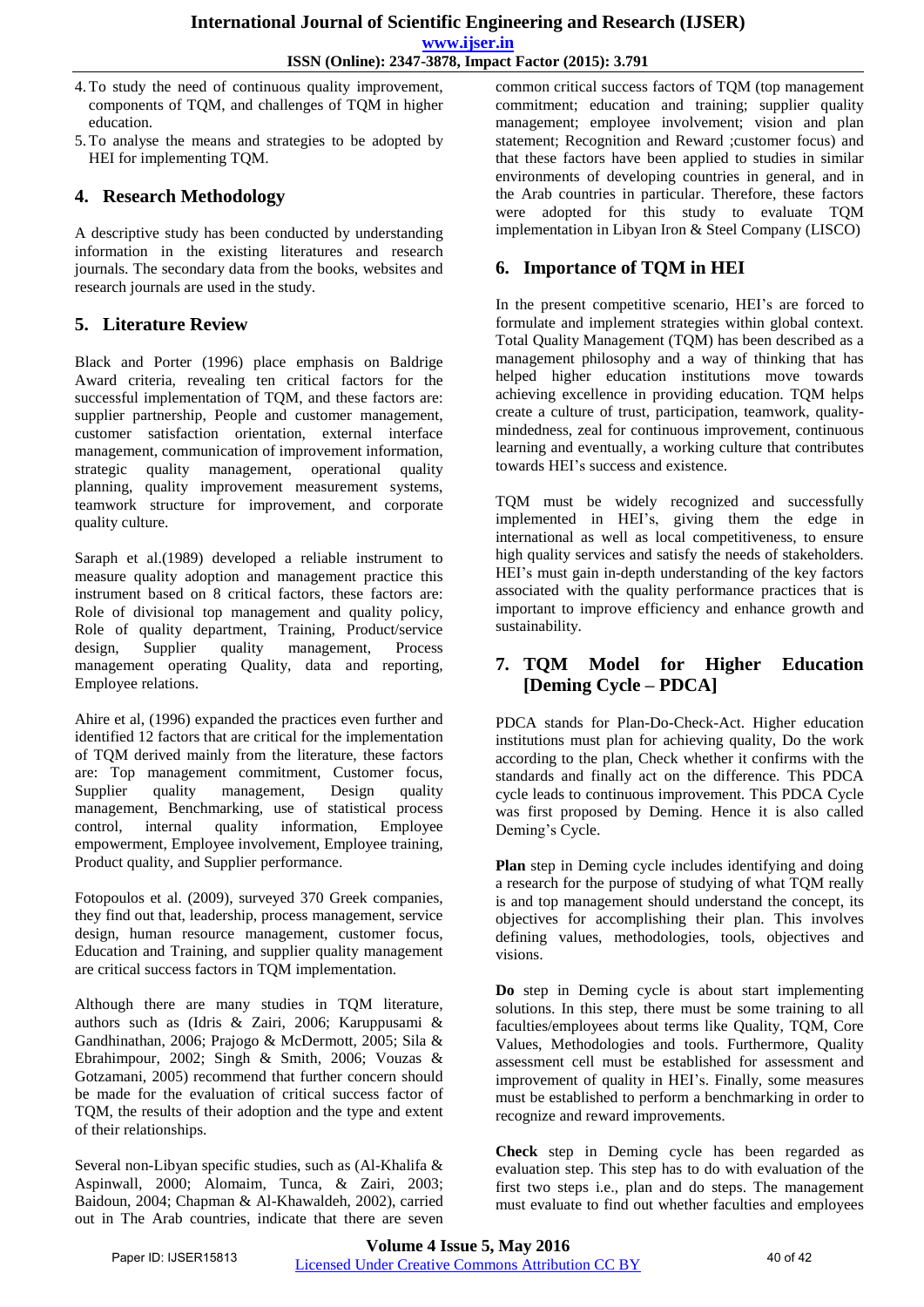**www.ijser.in**

**ISSN (Online): 2347-3878, Impact Factor (2015): 3.791**

at all levels are working to meet the requirements of all stakeholders.

**Act** step in Deming cycle involves taking measures and implementing changes in the system for the problems Identified in the previous step.

# **8. How to Implement TQM in HEI [Proposed Steps]**

Any educational institution which wants to implement TQM should develop its own model. Here is a proposed model for implementing TQM in HEI.

- 1. **Understanding/Identifying**: The top management of the educational institution should first understand what TQM is.
- 2. **Decision for Change**: The top management must make decisions for bringing in change for achieving quality and motivate other employees and faculties to adapt to changes.
- 3.**Preparation for implementing changes**: The institution must determine the requirements of all stakeholders, identify the goals and vision to be achieved and prepare strategies to facilitate the flow of communication between and within the different levels of the organization.
- 4.**Training and education to faculties and other employees**: The institution must devise training and development programmes to educate and equip faculties/employees, guiding them to carry on their work such that they will support the institution in meeting its goals thereby achieving quality.
- 5.**Initiative**: The institution must take an initiative/give a start with new assignments/projects. There is no achievement without a beginning. Hence, a good leader may be selected by the HEI to begin and motivate other staff members for quality performance. Benchmarking may also be regarded as one of the effective tools for the successful implementation of TQM.
- 6.**Evaluation**: The HEI must evaluate its performance annually for quality sustenance and improvement so that it will be able to achieve productivity and success in this competitive scenario. In this stage, the institution will be able to identify any problem/obstacle that is responsible for not achieving TQM and may take measures for overcoming such obstacles.
- 7. **Recognition**: This is necessary to motivate a faculty/employee which will boost his/her morale and self-interest. Monetary or Non-monetary rewards may be awarded to employees to make them feel committed to their job as well as institution which will in the long run ensure quality.
- 8. **Continuous Improvement**: TQM is a continuous process. It is an unending process of improvement. The TQM process should be reviewed and communicated to all levels of employees on a regular basis.

# **9. Barriers / Obstacles for TQM Implementation in HEI**

The major impediments for successful implementation of TQM include,

- 1. Lack of management commitment
- 2. Poor Vision and Plan Statement
- 3. The Government Influence
- 4. Lack of highly qualified professionals
- 5. Lack of knowledge about the self-assessment mechanisms
- 6. Resistance of institutional assessment/change.
- 7. Poor co-ordination between employees and departments
- 8. Lack of interest in training
- 9. Expectation of immediate results
- 10. Instability of leaders and departments
- 11. Rigid organisational structures
- 12. Lack of clarity about role and responsibilities
- 13. Lack of employees' commitment.

# **10. Principles of TQM in Higher Education Institutions**

# **1. Putting the customer first**

Customer in case of HEI's is none other than students. The fundamental aspect o TQM in higher education institutions is giving importance for catering to the need of the student community and making them employable to face the challenges in the current scenario.

# **2. Management by Fact**

The second principle which HEI's are adopting these days is management by fact. This principle is difficult to institutionalize, because every employee/faculty in an higher education institution holds different opinions, views and notions about how things should be done. Hence, rather than opinions, views and ideas, the facts are to be given due consideration by the management while making decisions on improving quality.

# **3. Principle of PDCA Cycle**

PDCA stands for Plan-Do-Check-Act. According to this principle, higher education institutions must plan for achieving quality, Do the work according to the plan, Check whether it confirms with the standards and finally act on the difference. This PDCA cycle leads to continuous improvement. This PDCA Cycle was first proposed by Deming. Hence it is also called Deming's Cycle.

# **4. Focus on prevention**

Taking corrective action is a common step in any organization/institution. But trying to prevent any cause is better than correction. As such TQM concentrates on prevention rather than correction. Whenever a problem has arisen in an HEI, the management must focus on finding out the root cause of the problem and solve such causes so that such problems do not occur in future.

# **5. Principle of employee involvement**

This principle emphasizes on how people should work together. For becoming a TQM oriented institution, the HEI's must respect the employee's views, opinions &suggestions**.**